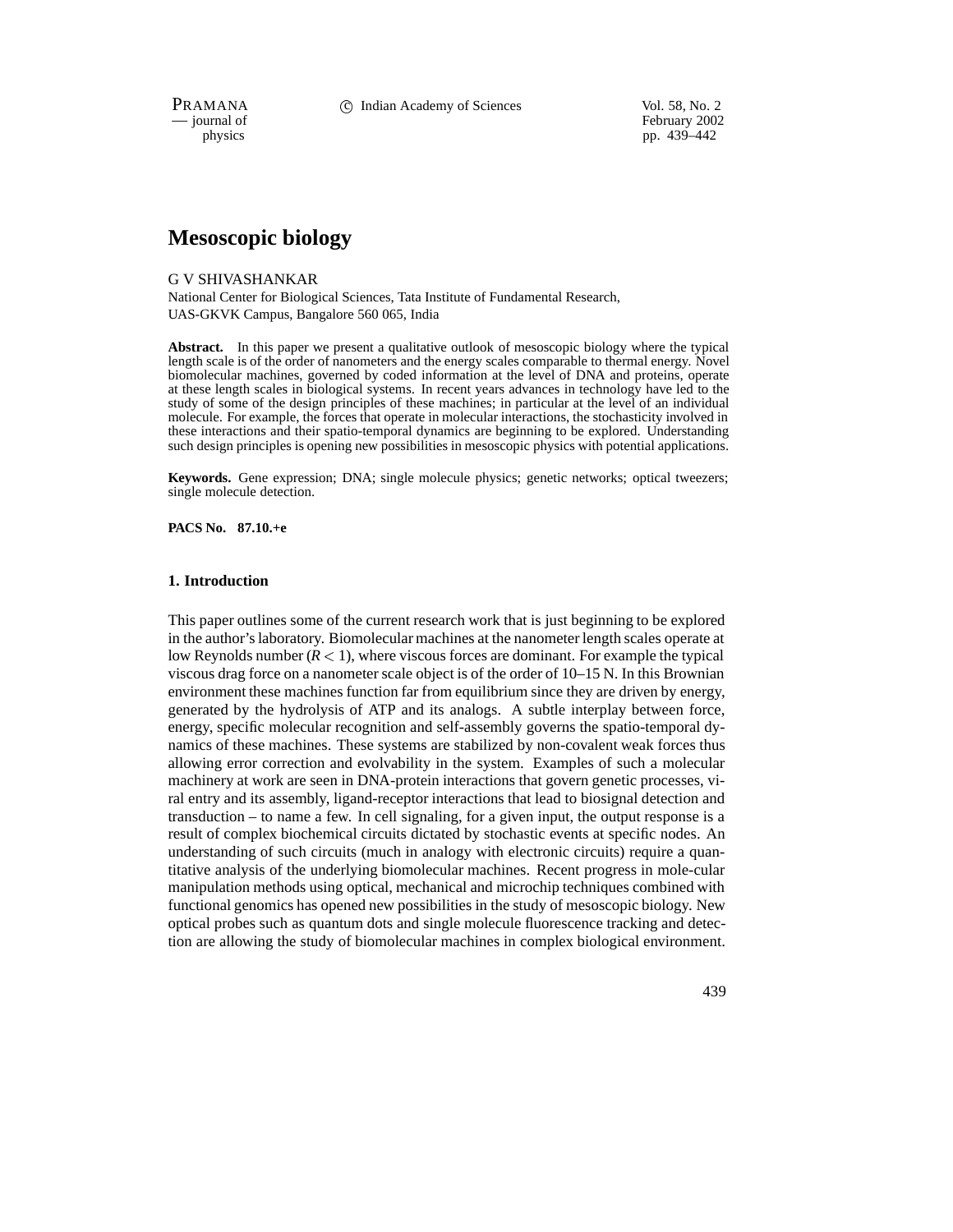## *G V Shivashankar*

Eventually this may also help in engineering nanoscale devices. In the following paragraphs we discuss the above themes in the context of DNA.

# **2. DNA – A charged polymer and an information template**

The elucidation of the structure of DNA and the realization that DNA provides an information template for protein synthesis has been the corner stone of modern biological research [1]. DNA serves as an information template for gene expression, while being a flexible polymer chain. A specific DNA sequence, called the gene, is the element of information. The sequence of information and the mechanical properties of the DNA polymer affect molecular recognition during DNA-protein interactions that mediate gene expression. In such processes the polymer might undergo a conformational change through stretching and bending. The flexibility of DNA is thus an important parameter defining the molecular interactions. In higher biological systems DNA is in a highly condensed state (called the chromosome) due to its self-assembly around histone protein complexes. This enables the long DNA polymer to be organized into the cell nucleus. The chromosome is remodeled to access information during genetic processes. The physical mechanisms of DNA organization by proteins and its temporal expression are just beginning to be explored [2,3].

Charge plays an important role in the biology of DNA, its mechanical flexibility and its interactions with proteins and lipids. Recent progress in single molecule methods has brought to focus the study of intrinsic charge transport in DNA molecules. The typical values of measured electronic conductivity suggest that DNA may be a conducting polymer with interesting physical mechanisms of one-dimensional charge transport that remain to be understood [4].

A DNA polymer in a solution attains a random coil conformation to maximize entropy. The typical radius of gyration or the end-end distance of the coil is determined by its length and the bending rigidity. Thus the mechanical response of a DNA molecule, to an applied external force, has two regimes – entropic and enthalpic. The entropic regime is driven by the thermal energy and the enthalpic regime by the base pair stacking interactions. The entropic forces are typically of the order of 5 picoN ( $K<sub>B</sub>T/nm$ ) and the enthalpic forces are of the order of 100 picoN (eV/nm, where eV is of the order of chemical bonds energy).

It is thus apparent that the manipulation of single molecules requires ultra sensitive methods of force detection [5,6]. In these experiments, a single DNA polymer is anchored at one end to a solid substrate and a dielectric particle at the other end, acting as a molecular handle. The particle is manipulated using physical methods such as an optical tweezer or an atomic force microscope. An optical tweezer is a device based on focusing an intense laser beam into a diffraction limited spot – thus creating an electric field gradient. A dielectric Brownian particle in a solution can then be trapped at the focal point of the laser beam where the scattering and gradient light forces on the particle are balanced thus creating a harmonic potential. A typical micron scale particle can be confined in a potential of  $\sim 150K_{\rm B}T$  using a 100 mW infrared laser. These methods, with sub-picoN forces and nanometer scale displacement resolution, enable the study of the dynamics of biomolecular machines that act on the DNA [7].

440 *Pramana – J. Phys.,* **Vol. 58, No. 2, February 2002**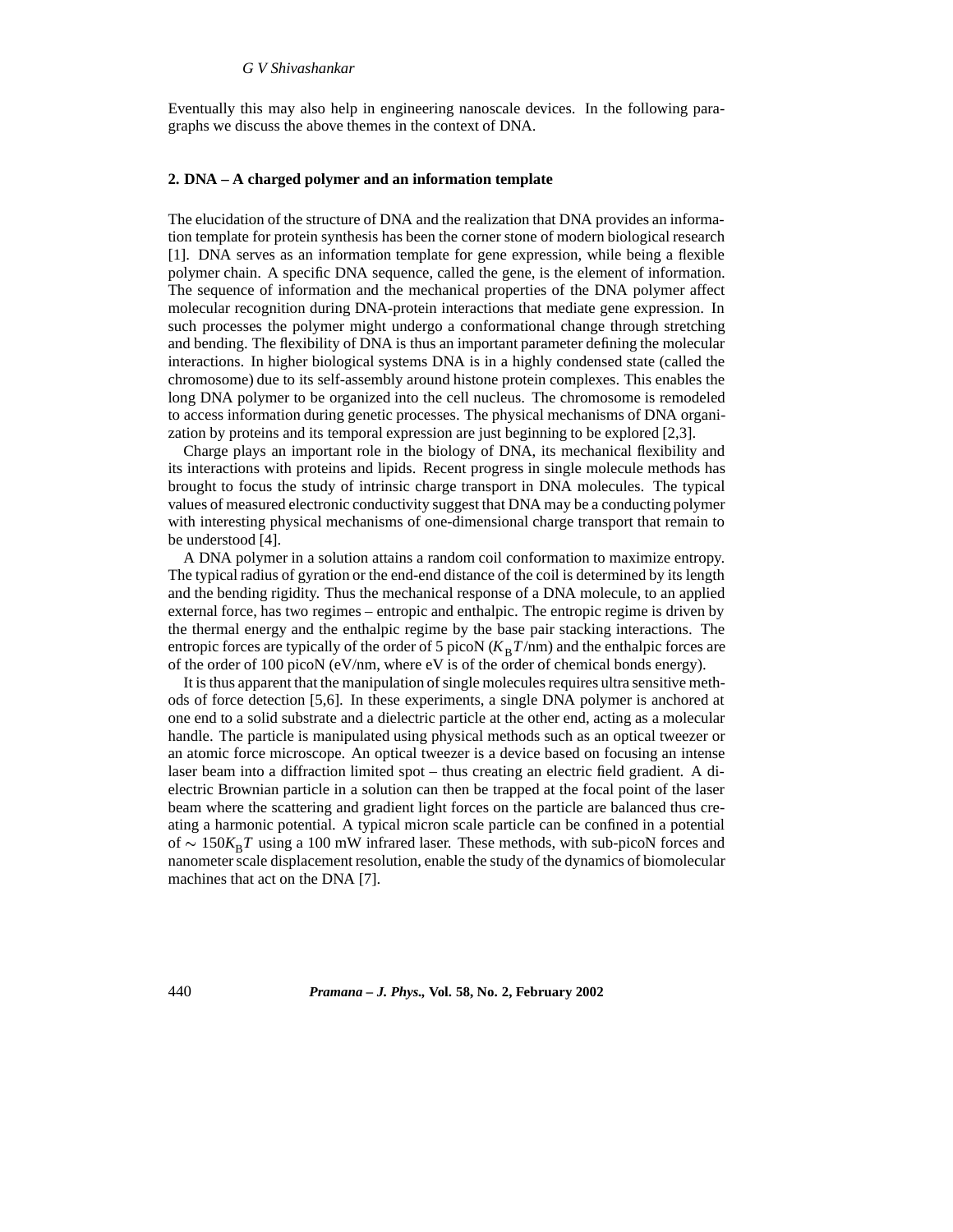## **3. Gene expression – The biomolecular machines at work**

The transfer of information from DNA to protein (gene expression) involves remarkable biomolecular machines, such as the RNA polymerase to transcribe and the ribosome to translate genetic information. The various molecular processes involved in gene expression include – the assembly of transcription machinery on a DNA template, the act of transcription, the coupling of newly synthesized mRNA template to the translation machinery, the synthesis of nascent protein from the mRNA template and its folding to a functional molecule. The single molecule experiments may clarify the underlying physics of these processes.

Biomolecular machines such as the polymerase and the ribosome are about 5 nm to 20 nm in diameter. Central to gene expression is the binding of the polymerase to a specific promoter sequence on the DNA, followed by its stepwise translocation with respect to the DNA polymer during transcription and at the next level the binding and translocation of the ribosome on the messenger RNA polymer during translation. Energy is consumed in these processes by the hydrolysis of ATP. Typical velocities of these machines are of the order of 40 base pairs/s, which turns out to be around 13 nm/s. Given the helical nature of DNA, these protein machines have both linear as well as rotatory motion. On a more speculative note one can explore to realize directed nanoscale motion of these machines along specifically aligned DNA polymers on a microchip substrate and as such control their motion using the underlying sequence information. In analogy one can imagine DNA as a railway track and the molecular machines such as the RNA polymerase as the train. Motion from point A to B on the track requires a defined start sequence, called the promoter sequence at point A and a terminator sequence at point B. The polymerase motion from A to B on DNA also carries with it the encoded message. From this one can hope to realize nanomechanical devices that move on DNA based on the designed sequence and carry along with its motion an information template for further processing. Given that such nanoscale motion is unrealizable by semiconductor nanotechnology, biomolecular machines may offer novel possibilities in this direction.

## **4. Genetic circuits – Interacting biomolecular machines**

Complex regulatory circuits control gene expression in response to external as well as internal stimuli [8,9]. This regulatory feedback process is often enhanced by thermal fluctuations at the level of DNA-protein interactions and the variability in the regulatory protein concentration. For example a repressor protein bound to a specific DNA sequence, that follows the promoter sequence, inhibits the movement of the RNA polymerase thus turning off the gene expression. Hence the repressor protein in the above case acts as a negative feedback regulatory element. The study of spatio-temporal fluctuations in protein concentrations using single molecule tracking techniques within a biological cell leads to the analysis of these genetic circuits. Single molecule tracking techniques are based on confining a laser beam to a diffraction limited confocal volume to excite the fluorescent reporter proteins in this volume. A typical protein tagged with a fluorescent reporter emits around  $10<sup>5</sup>$  photons within its lifetime. This allows the study of protein dynamics using single photon counting methods. Using the advances in solid state technologies such as

*Pramana – J. Phys.,* **Vol. 58, No. 2, February 2002** 441